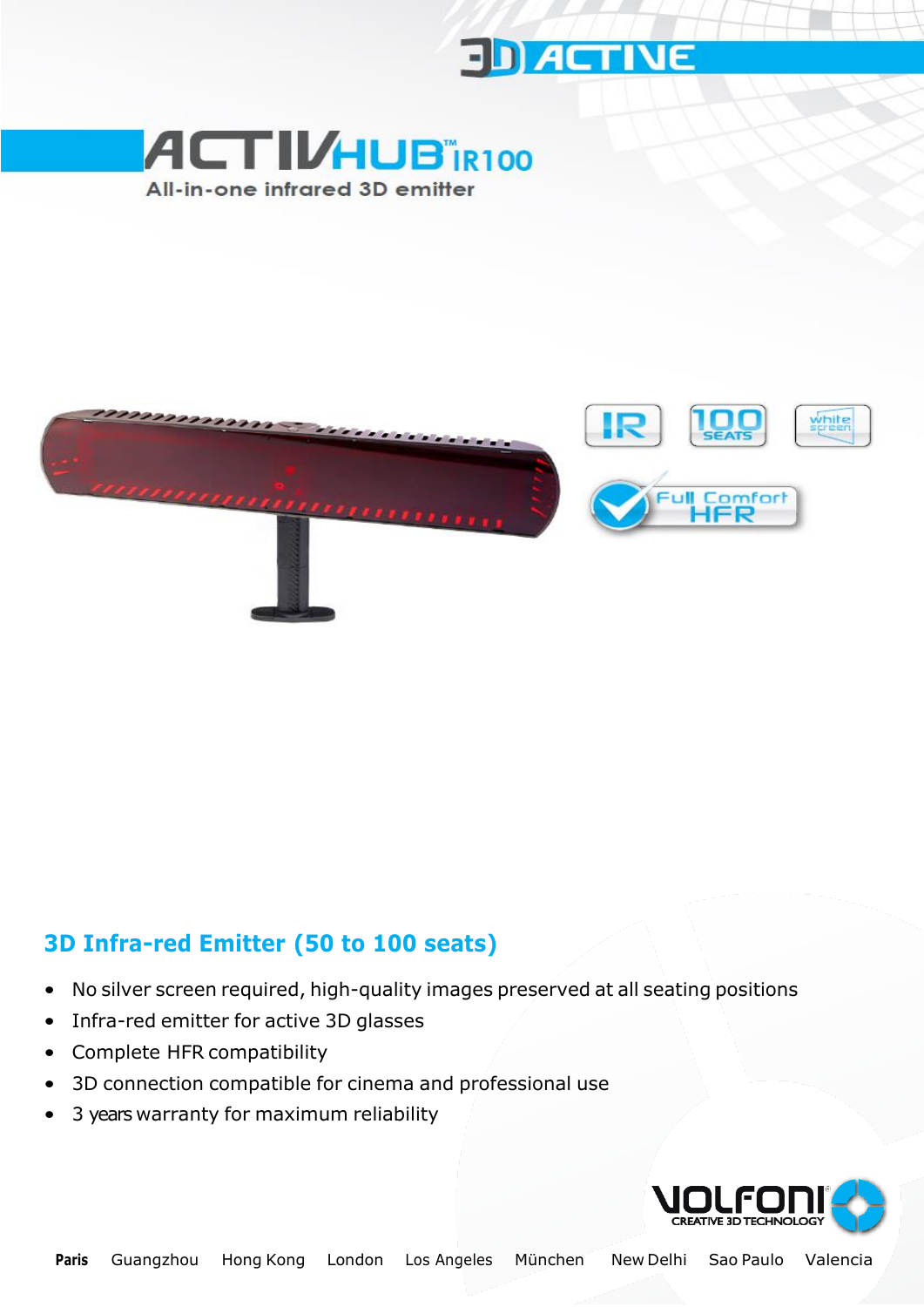







| Recommended installation |                         | Power          |
|--------------------------|-------------------------|----------------|
| Number of seats          | 100 seats (approx.)     | Supply         |
| Projector type           | DLP, DILA               | <b>Certifi</b> |
| Screen                   | White - gain $1.0/1.2/$ | CE             |
| Compatible glasses       | Volfoni IR 3D glasses   | <b>ROHS</b>    |

## **COMPATIBILITY**

\* Barco, Christie, Cinemeccanica, Kinoton, Nec

| <b>3D projectors</b>                 |                 |
|--------------------------------------|-----------------|
| $DCI^*$                              | Yes             |
| <b>DLP</b>                           | Yes             |
| 3xDLP                                | Yes             |
| DILA (JVC, DreamVision, Wolf Cinema) | Yes             |
| 3xLCD (Epson, Panasonic)             | No              |
| <b>3D sync source</b>                |                 |
| GPIO (3D Cinema)                     | Yes             |
| VESA DIN-3                           | Yes             |
| <b>BNC</b>                           | Yes             |
| <b>3D Protocols</b>                  | <b>Emission</b> |
| 3D Cinema (IR)                       | Yes             |
| <b>Frame rates</b>                   |                 |
| 96 Hz HFR & Home Cinema 3D           | Yes             |
| 120HzSportHFR&3D-Ready™              | Yes             |
| 144 Hz Triple Flash 3D Cinema        | Yes             |
| 192 Hz HFR Full Comfort              | Yes             |

### **PERFORMANCE SPECIFICATIONS**

| <b>Power</b>               |                        |
|----------------------------|------------------------|
| Supply                     | 24 VDC / 110-240 VAC   |
| <b>Certification</b>       |                        |
| CF.                        | Yes                    |
| <b>ROHS</b>                | Yes                    |
| <b>Qualification</b>       |                        |
| Panasonic                  | Yes                    |
| <b>Infra-red</b>           |                        |
| Wavelength                 | 940nm                  |
| IR range                   | Up to 75m (246 ft)     |
| <b>Logistics</b>           |                        |
| Operating temperature      | 0°C / 40°C             |
|                            | (32°F to 104°F)        |
| Storage temperature        | $-10^{\circ}$ C / 60°C |
|                            | (14°F to 140°F)        |
| Relative humidity          | 20% to 80%             |
| Product dimensions (LxWxH) | 360x70x45mm            |
|                            | (14.17x2.75x1.77in)    |
| Product weight             | 443 g (15.62 oz)       |
| Warranty                   | 3 years                |
|                            |                        |

### **PACKAGING**

| <b>Composition</b>                         |
|--------------------------------------------|
| ActivHub IR100                             |
| 1 SUB-D37/SUB-D9 cable                     |
| 1 SUB-D9/VESA cable                        |
| 1 SUB-D9/BNC cable                         |
| 1 Universal mount fastening                |
| 1 Power supply adapter                     |
| 1 Power supply cable                       |
| 1 Activ 3D glasses tester with 3 batteries |
|                                            |

#### **Weight and Dimensions**

Packagingdimensions(LxWxH) 380x120x110mm

Order reference VPES-02000-A

(14.96x4.72x4.33in) Packaging weight 1.1kg (38.80oz)